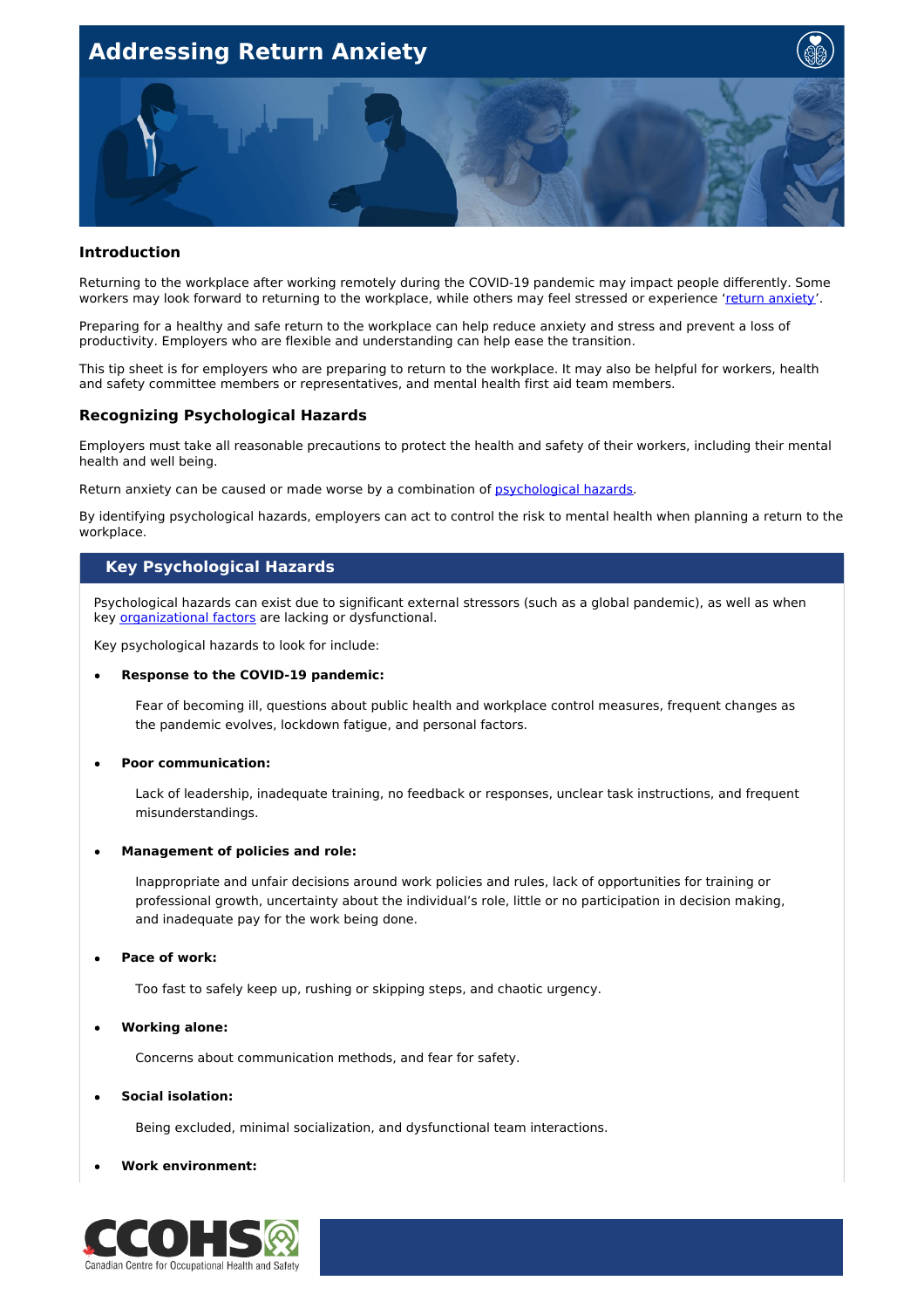Interruptions, poor ergonomic set up, indoor air quality, noise, temperature conditions, etc.

### **Conflicting demands:**

Too many or constantly changing priorities or reporting to more than one manager.

### **Hours of work:**

Frequent overtime (paid or unpaid), working through breaks or on the weekend, scheduling issues, and not getting enough rest hours between shifts.

# **Conflict with others:**

Bullying and harassment, violence, and verbal disagreements.

## **Workload:**

Too many tasks to complete in the time allowed, or not enough engaging work to remain mentally stimulated.

# **Effects of Psychological Hazards**

The potential effects of psychological hazards can be physical, mental, emotional, and financial. Employers can watch for signs at both the workplace and individual level.

## **Workplace**

- Increased staff turnover
- Loss of productivity
- Increased costs
- Unhealthy workplace culture
- Worker and union grievances
- Increased rate of incidents and injuries

### **Individual**

- Stress and anxiety
- Depression
- Loneliness
- Fatigue and burnout  $\blacksquare$
- Headaches and musculoskeletal pain  $\bullet$
- Irritability, anger, and crying  $\bullet$
- Memory issues
- Presenteeism and absenteeism
- Withdrawing
- Verbal complaints

# **Individual Responses**

When preparing a return to the workplace plan, anticipate that the transition may be easier for some individuals than others. People may respond differently during the return to the workplace due to personal factors.

Some may experience **relief** returning because they:

Feel alone or isolated when working remotely.

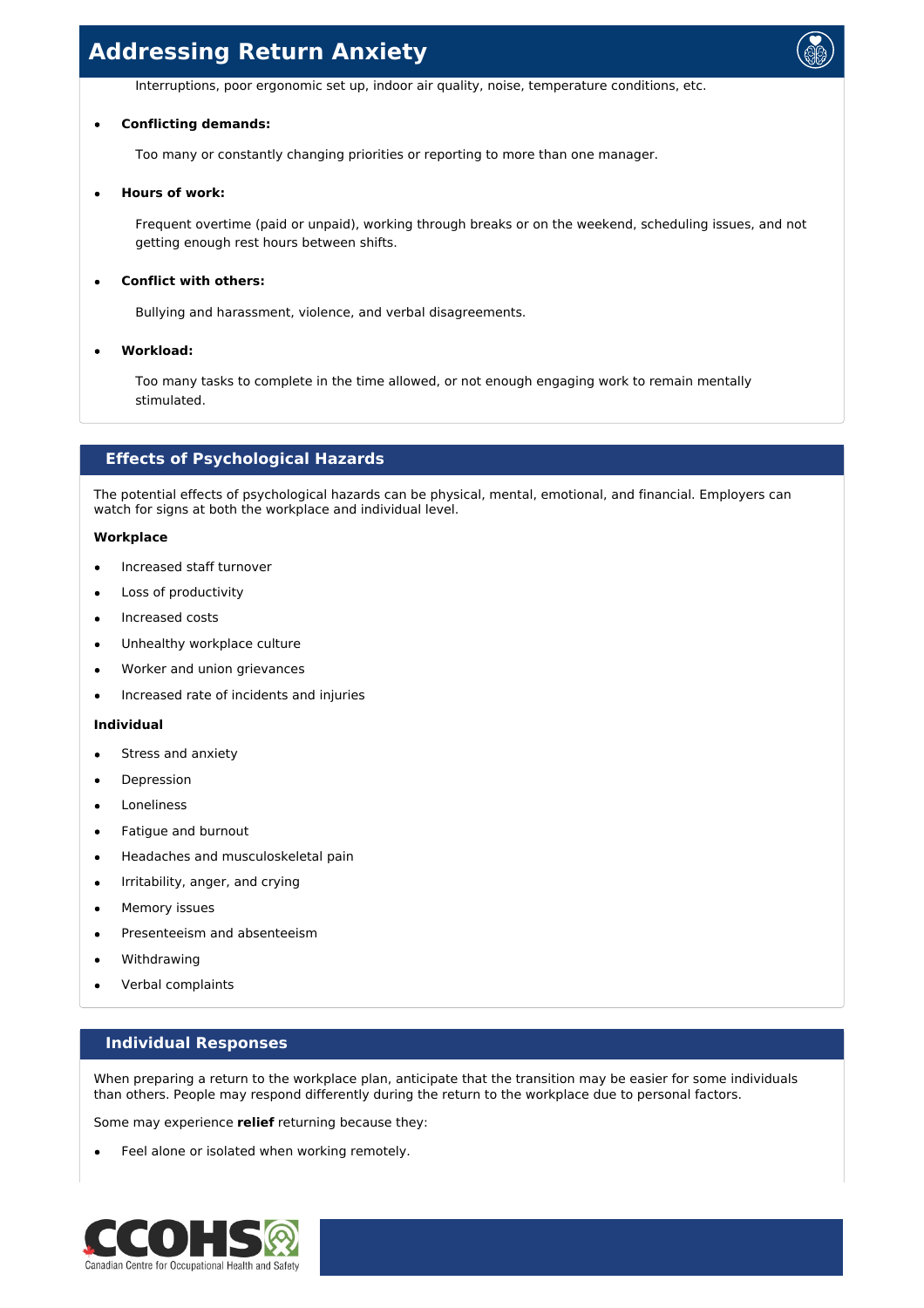

- Feel less productive or have difficulties focusing on work duties.  $\bullet$
- Face increased physical or mental abuse at home.
- Have difficulties with virtual communications, such as a slow or intermittent home internet connection, or being uncomfortable with digital-only communications.
- Require access to workplace equipment such as photocopiers and printers.
- Miss in-person interactions.
- Miss their dedicated, ergonomic workspaces.

Others may experience heightened **anxiety** or **dread** about returning because they:

- Are afraid of interacting with others, including people who may not be vaccinated or are not respecting public health measures.
- Are ineligible for the COVID-19 vaccine due to a valid exemption.
- Are afraid of bringing COVID-19 home to others.
- Have underlying health conditions that could lead to severe outcomes if infected with COVID-19.  $\blacksquare$
- Believe their lifestyles are more compatible with remote work.
- Feel more productive and less stressed while working remotely.
- Have social anxiety.
- Use public transit to get to work and are concerned about interactions with others.

# **Ways to Address Return Anxiety**

Return anxiety can be addressed before, during, and after the return-to-work transition.

After identifying workplace psychological hazards and anticipating individuals' responses, employers can act to control the risk to mental health when planning a return to the workplace.

There are **several ways** employers can address return anxiety, and foster a psychologically healthy and safe workplace:

## **Identify, monitor, and control workplace stressors**

During the return-to-work planning stages, perform an assessment of the workplace to identify potential psychological hazards.

Consider establishing a "return to the workplace" or COVID-19 safety committee to help with this assessment. The assessment team should include a health and safety committee member or representative.

Address as many hazards as possible before the transition period begins.

Once the transition has begun, monitor for the effects of psychological hazards and return anxiety.

Workplace inspection walk-throughs are often used to identify physical hazards and unsafe acts that may cause harm; however, psychological health and safety hazards may be more difficult to recognize.

Some hazards may not become obvious until after people return to work. If workers begin to report excessive stress or anxiety, consider pausing or modifying the planned return schedule, or use the other support tools presented in this tip sheet.

Continue to monitor and review the psychological health of the workplace. Evaluate if the return-to-work plan was successful, and act to resolve any new problems or concerns as they arise.

## **Seek feedback**

Seek feedback before, during, and after the return-to-work transition. Ask for input from workers about their fears and concerns related to their return. Include this feedback within the return-to-work plan and consider all options to ease the transition.

Continue to evaluate how well the transition is going. Ask workers about the process to determine what is working and what is not.

Some workers may fear stigma or be uncomfortable discussing sensitive topics with their manager. Provide anonymous feedback options such as a suggestion box, online survey, or speaking with health and safety

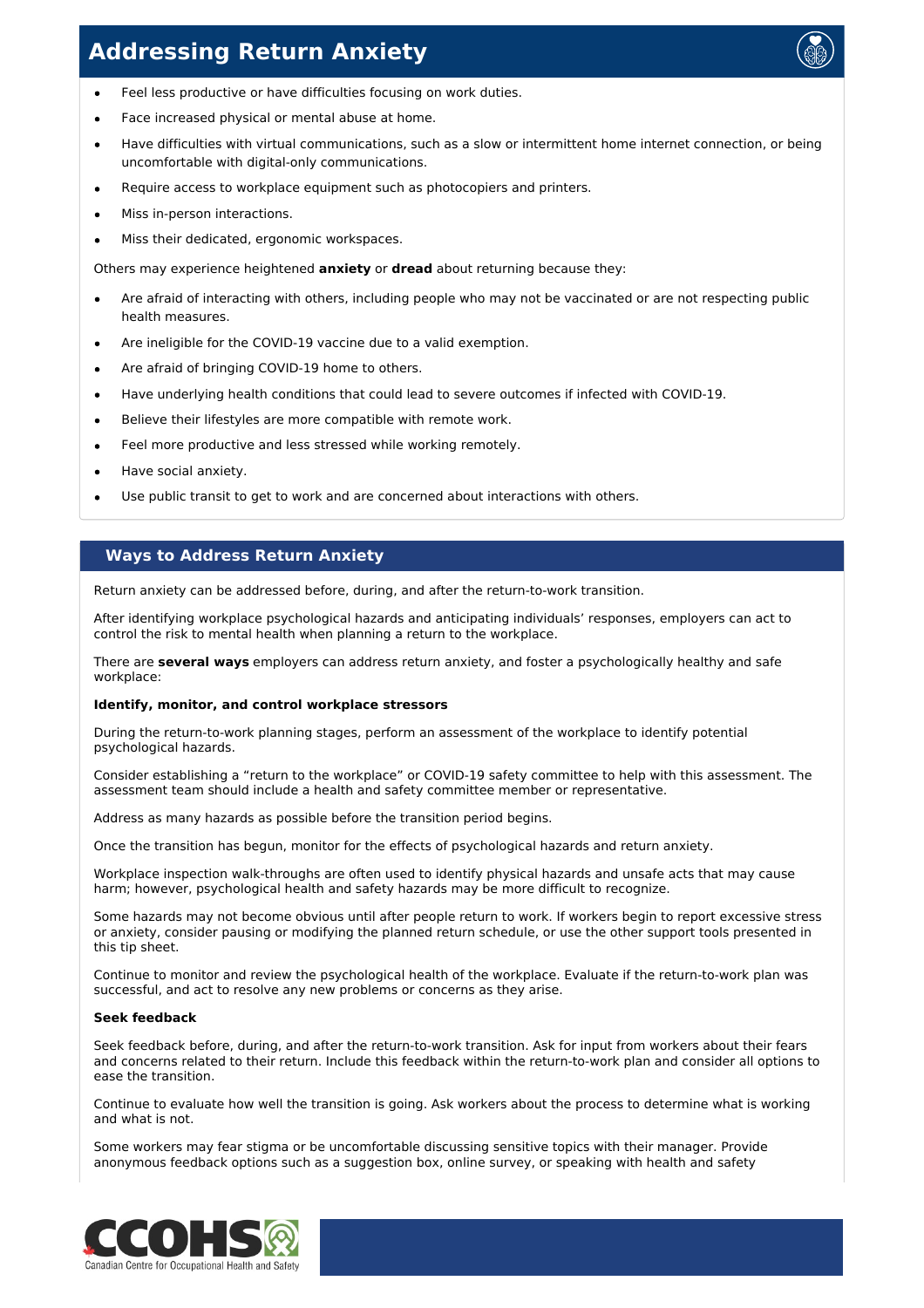

### committee or union representatives.

Use aggregate data from Employee Assistance Program (EAP) service provider reports to see if staff are reaching out for mental health and other supports. This information can help shape your workplace initiatives and interventions.

If workers have unaddressed fears or concerns, work together to determine possible solutions. If a solution is not possible, make sure to explain the reasons.

### **Communicate changes in advance**

Acknowledge that public health guidance may change often as the pandemic evolves. Commit to open communication and frequent updates. Be honest with workers if you do not know the answers to their questions.

Communicate your COVID-19 safety measures before returning to the workplace. Review updated work policies and procedures and explain how each safety measure works.

Outline any disciplinary measures for those who do not follow procedures.

Provide reasonable accommodations as required.

### **Train and educate leaders**

Provide leaders with the tools and resources to foster a psychologically safe and healthy workplace. Make sure that managers and supervisors know how to recognize psychological hazards and address return anxiety.

Consider investing in leadership training and education. Choose courses or programs that will help them support the mental health and well being of their teams. Some suggestions include [mental](https://www.mhfa.ca/) health first aid training, or training on active listening and de-escalation techniques.

#### **Check in with workers**

Explain to managers and supervisors the importance of checking in with their team. Having frequent check-ins can increase positivity, foster trust, and boost psychological safety. These check-ins will in turn support workers' mental health and workplace well being.

Use observational, conversational, and listening skills to identify potential psychological hazards and signs of return anxiety. For example, it may be appropriate to ask workers about the stressors they experience at work. Ask specific questions about how workers are coping with the transition and how it is affecting their work-life balance.

Note and follow-up on worker concerns or complaints. Be compassionate and understand that workers may be stressed or feel anxious. Acknowledge challenges and discuss specific strategies that will help them experience a smooth transition. The process should be confidential whenever possible, and no diagnosis about a person's state of mental health should be made.

### **Ease back into the workplace**

Moving too fast may be stressful for some workers. Plan a gradual return to the workplace to ease anxiety.

Slowly increase the time workers are required to be at the workplace so they can adjust.

Acknowledge that productivity might be reduced as workers get used to the new routine. Clarify priorities and provide guidance on which projects or tasks to focus on, and those that can be postponed. Be aware that it may take time to get comfortable working together in person again after working independently for an extended period.

### **Provide mental health support**

Workers may seek mental health resources as they return to the workplace. Make sure workers know how to access supports, such as an Employee [Assistance](https://www.ccohs.ca/oshanswers/hsprograms/eap.html) Program. Post contact information for local and national mental health support groups, organizations, and programs.

If you have concerns that someone is experiencing a mental health crisis or domestic abuse, call 911 and/or refer to Crisis [Services](https://www.crisisservicescanada.ca/en/looking-for-local-resources-support/) Canada for guidance.

Employers can also provide support by encouraging self-care and sharing resources to cope with stressors. Self-care might include exercise, reading, movies, meditation, or anything else that helps a person be well and to take care of themselves.

## **Promote work-life balance**

Allow and encourage workers to take their breaks, work at a reasonable pace, and avoid overtime as much as possible.

Be aware of personal demands on employees such as childcare, eldercare, or family members with health issues. Discuss potential caregiver [resources](https://www.workplacestrategiesformentalhealth.com/resources/caregiver-resources) or solutions that can help promote work-life balance.

Provide guidance on how to maintain a healthy lifestyle outside of work and the importance of [disconnecting](https://www.ccohs.ca/covid19/disconnecting-from-work/) from

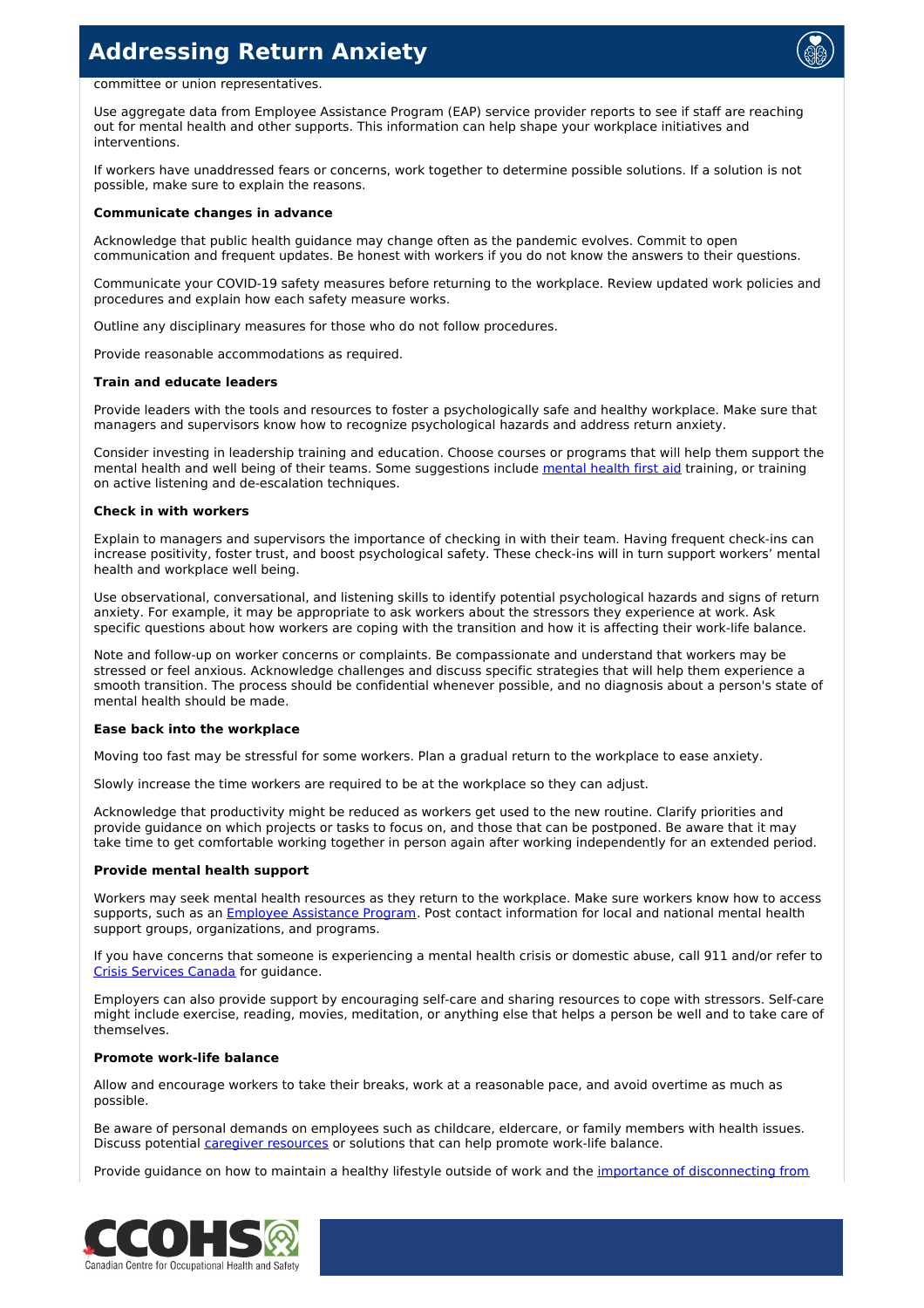

### work.

### **Explore alternatives**

The COVID-19 pandemic has shown many employers that it is possible to maintain or improve productivity with a remote workforce. Consider asking workers about their work preferences. There may be benefit to ongoing remote work or the setting up a hybrid [workplace](https://www.ccohs.ca/covid19/hybrid-workplaces/).

## **Resources**

It is important to be compassionate and consider worker mental health when planning a return to the workplace. Learn more about addressing return anxiety and promoting a psychologically safe and healthy workplace:

Canadian Centre for Occupational Health and Safety (CCOHS)

- Topics [Mental](https://www.ccohs.ca/topics/wellness/mentalhealth/) Health
- Mental Health in the Workplace [\(Infographic\)](https://www.ccohs.ca/images/products/infographics/download/mentalHealth.png)  $\bullet$
- Mental Health Recognizing [Psychological](https://www.ccohs.ca/oshanswers/psychosocial/mentalhealth_checklist_phs.html) Health and Safety Hazards  $\bullet$
- Mental Health [Psychosocial](https://www.ccohs.ca/oshanswers/psychosocial/mentalhealth_risk.html) Risk Factors in the Workplace  $\bullet$
- [COVID-19](https://www.ccohs.ca/covid19/covid-burnout/) Burnout
- The Importance of [Disconnecting](https://www.ccohs.ca/covid19/disconnecting-from-work/) from Work  $\bullet$
- Returning to the Workplace After Easing of COVID-19 [Restrictions](https://www.ccohs.ca/covid19/easing-restrictions/)
- Returning to the [Workplace](https://www.ccohs.ca/covid19/preparing-workers/) Preparing Workers
- Returning to the Workplace Hybrid [Workplaces](https://www.ccohs.ca/covid19/hybrid-workplaces/)
- Return to Work During COVID-19: [Addressing](https://www.ccohs.ca/products/courses/rtw-anxiety/) Return Anxiety (e-course)  $\bullet$

Government of Canada

Stop Family [Violence](https://www.canada.ca/en/public-health/services/health-promotion/stop-family-violence.html)

Guarding Minds at Work

[Documents](https://www.guardingmindsatwork.ca/resources) and Resources

Canadian Mental Health Association

Return to The Workplace: A [psychological](https://ontario.cmha.ca/wp-content/uploads/2020/08/CMHA_ReturnToWorkplace-Toolkit_EN-Final.pdf) toolkit for heading back to work (pdf)

Crisis Services Canada

Local [Resources](https://www.crisisservicescanada.ca/en/looking-for-local-resources-support/) and Support

Mental Health Commission of Canada

Mental Health First Aid [\(MHFA\)](https://www.mhfa.ca/)

Workplace Strategies for Mental Health

- [Back-to-Workplace](https://www.workplacestrategiesformentalhealth.com/resources/back-to-work-checklist) Checklist
- Hybrid [Teams](https://www.workplacestrategiesformentalhealth.com/resources/hybrid-teams)

Simon Frasier University - Centre for Applied Research in Mental Health & Addiction (CARMHA)

[Psychological](http://www.sfu.ca/carmha/publications/psychological-health-safety-guide-for-employers.html) Health and Safety: An Action Guide for Employers

Canadian Standards Association (CSA)

CSA Z1003-13 (R2018) Psychological health and safety in the workplace - Prevention, promotion, and guidance to staged [implementation](https://www.csagroup.org/store/product/CAN%2525100CSA-Z1003-13%2525100BNQ%209700-803%25251002013/)